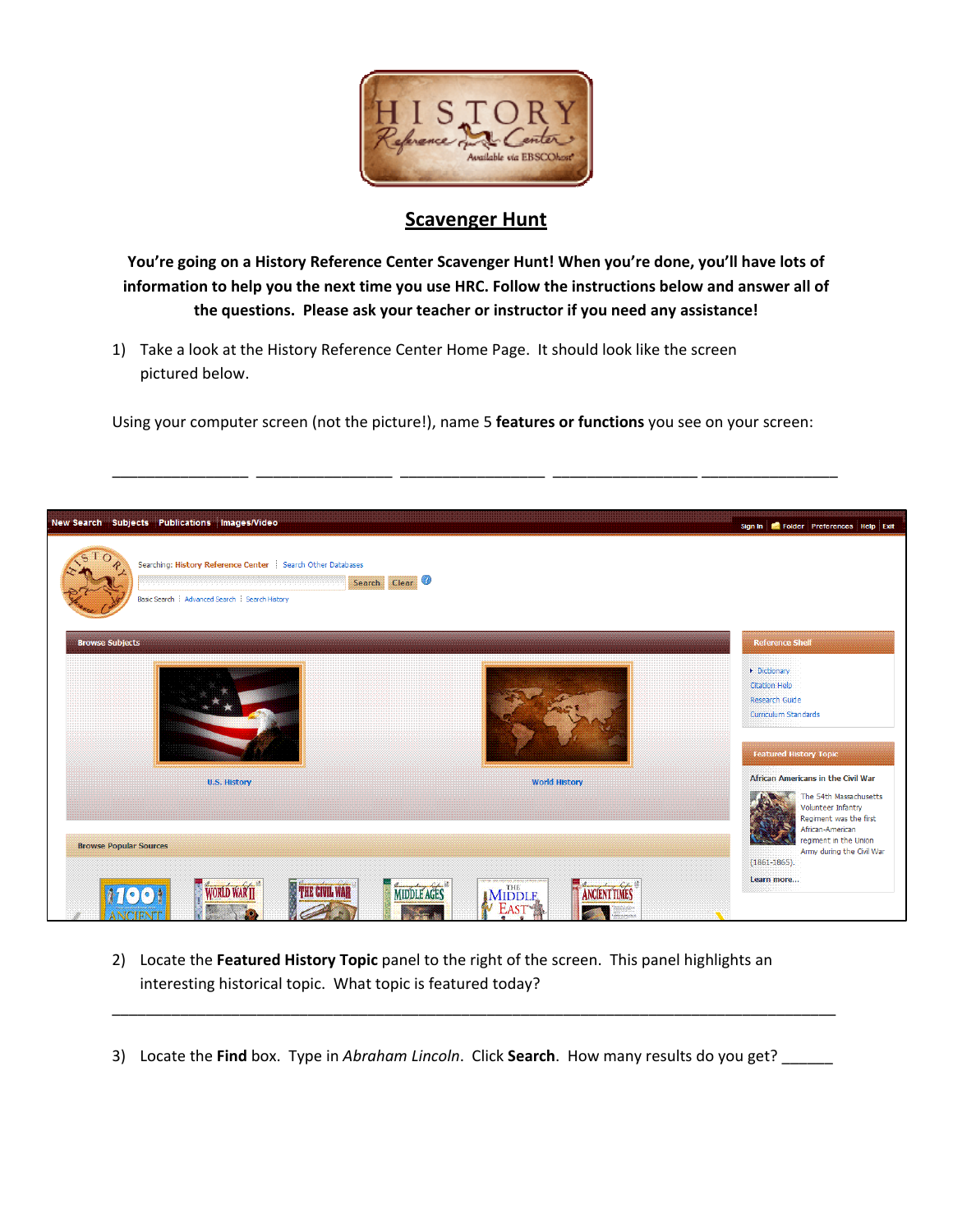4) Locate the **Refine your results** panel to the left of your screen. It should look like the picture below. You can use this panel to help narrow your search results.



This panel features several headings, including **Source Types**, **Subject**, and **Publication**. You can expand these headings by clicking the small triangle to the left of each.

Let's try filtering by **Subject**. Click the triangle next to the title. Then, put a check in the boxes next to **LINCOLN, Abraham, 1809‐1865**, and **PRESIDENTS ‐‐United States**. Click **Update**. This will narrow your result list to include items with only these subjects.

How many results do you get?

You can also search by **Source Type**. Expand the section and put a check in the box labeled **Primary Source Documents**. This will limit your results to include only primary sources.

- 5) Now, locate the **Sort** dropdown menu at the top of your result list. It looks like the picture at right. This is another tool you can use to organize your search results. What are your choices?
- 6) Choose the option **Relevance** (Note: this may be the default sort). This will organize your results so that the most relevant articles are listed first. Click the title of the first article listed and open the full record. Write down the following:

\_\_\_\_\_\_\_\_\_\_\_\_\_\_\_\_\_\_\_\_\_\_\_\_\_\_\_\_\_\_\_\_\_\_\_\_\_\_\_\_\_\_\_\_\_\_\_\_\_\_\_\_\_\_\_\_\_\_\_\_\_\_\_\_\_\_\_\_\_\_\_\_\_\_\_\_\_\_\_\_\_\_\_\_\_

- a. **Title of Article:**\_\_\_\_\_\_\_\_\_\_\_\_\_\_\_\_\_\_\_\_\_\_\_\_\_\_\_\_\_\_\_\_\_\_\_\_\_\_\_\_\_\_\_\_\_\_\_\_\_\_\_\_\_\_\_\_\_\_\_\_\_\_\_
- b. **Name of Author:**\_\_\_\_\_\_\_\_\_\_\_\_\_\_\_\_\_\_\_\_\_\_\_\_\_\_\_\_\_\_\_\_\_\_\_\_\_\_\_\_\_\_\_\_\_\_\_\_\_\_\_\_\_\_\_\_\_\_\_\_\_
- c. **Title of Source:**\_\_\_\_\_\_\_\_\_\_\_\_\_\_\_\_\_\_\_\_\_\_\_\_\_\_\_\_\_\_\_\_\_\_\_\_\_\_\_\_\_\_\_\_\_\_\_\_\_\_\_\_\_\_\_\_\_\_\_\_\_\_\_
- d. **Date of Publication:**\_\_\_\_\_\_\_\_\_\_\_\_\_\_\_\_\_\_\_\_\_\_\_\_\_\_\_\_\_\_\_\_\_\_\_\_\_\_\_\_\_\_\_\_\_\_\_\_\_\_\_\_\_\_\_\_\_\_\_
- 7) Let's try another kind of search. Click on the HRC logo at the top left of your screen to return to the home page (remember, you can use this feature any time you want to start over). Below the **Find** box, you'll find the **Browse Subjects** panel. This panel can help guide you in your research by allowing you to browse through historical topics by subject.

There are 2 pictures featured in the panel. What subject does the picture at right represent?

\_\_\_\_\_\_\_\_\_\_\_\_\_\_\_\_\_\_\_\_\_\_\_\_\_\_\_\_\_\_\_\_\_\_\_\_\_\_\_\_\_\_\_\_\_\_\_\_\_\_\_\_\_



Relevance Sort v